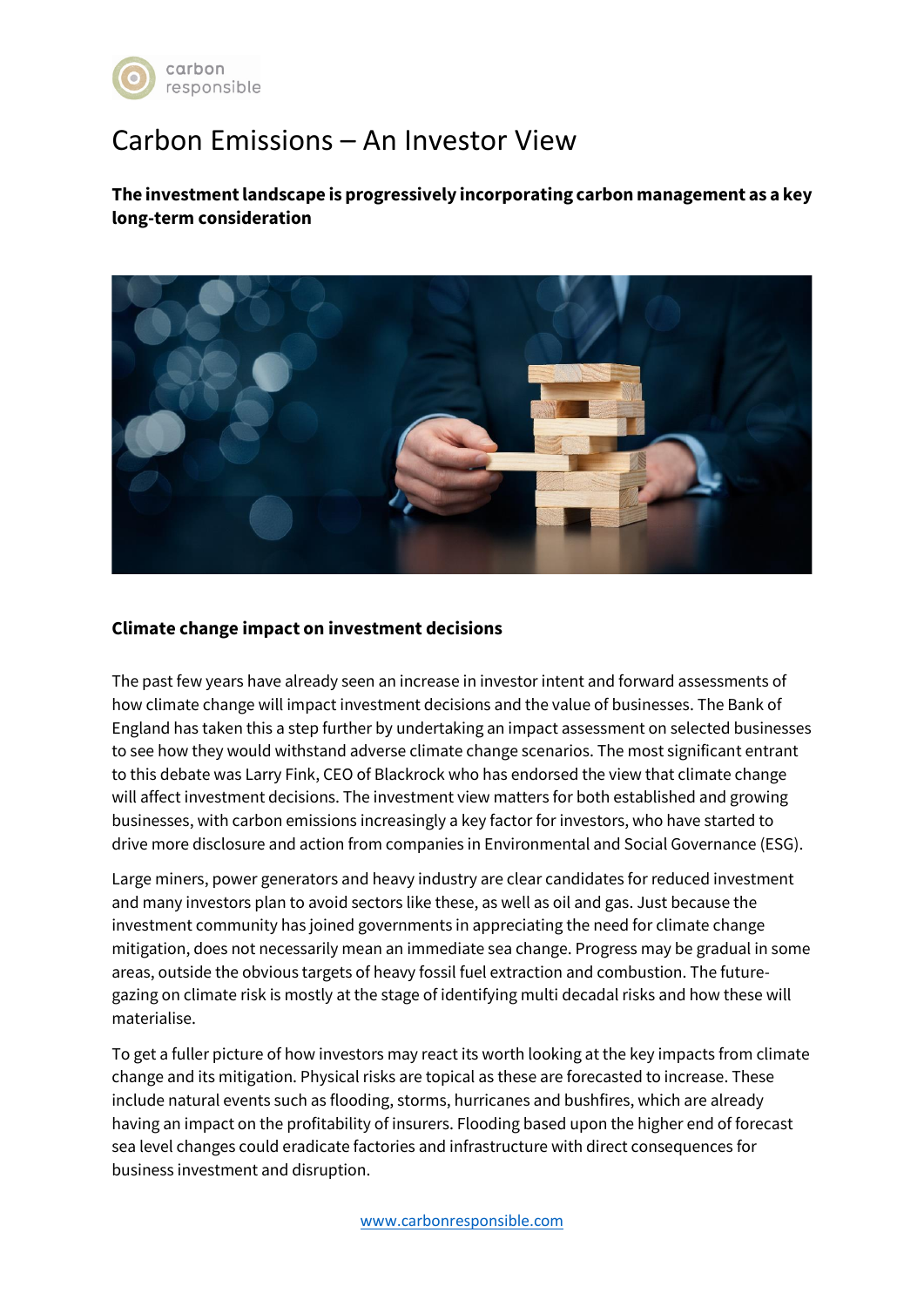

## **Climate change policy in action**

Governments are agreed on the need for ever more stringent targets and coordinated action on expected climate change impacts. Policy is and will continue to evolve to support these targets where technology or behavioural change is not delivering the required results. This will most likely see an introduction of direct taxes on higher emitting sectors, moving beyond the framework of allowances/cap and trade that exists at an EU level. Government studies in aviation show that the instrument of demand limitation is central to delivering targets that are now legally binding on UK Government. To achieve this in an area like aviation will require reduced/arrested airport expansion, tax on frequent flyers and a range of actions to limit passenger demand. Other sectors may see similar attempts to limit demand.

In the UK, policy announcements have been made on the sale of diesel/petrol cars, even if they lack a coherent and detailed plan. Subsidies are already used to encourage lower polluting energy generation and electric vehicles. These affect the medium-term outlook for traditional vehicle manufacturers and provide opportunities that this new landscape will bring for new technology and zero emissions transport. Investment will follow the likely winners and avoid the likely losers.

The next few years will see policy directions that could be confusing as the wider reality of climate change business risk gradually asserts itself. HS2 is an example of improving infrastructure to improve transport links and reduce emissions. However, this reduction of emissions is mostly in Phase 2 of operation rather than Phase 1, which will see significant emissions both direct and indirect from new construction, that will not be compensated for by lower operating emissions.

## **Consumer sentiment**

Consumer sentiment will also create risks for businesses that will affect investment decisions, either directly in mergers and acquisitions, or through share purchases in quoted companies. Consumers are increasingly concerned by the prospect of climate change and want to act to help mitigate the expected outcomes from excess emissions. Demand for products and services that are perceived to be or are damaging could see a reduction in demand, leading to reduced profitability and valuations.

Aviation and with it the wider tourism industry carry significant risks, from both increasing popular unease with flying impacts and the wider view of aviation as being on a par with oil and gas producers. Technology to reduce emissions will allow some respite for high-risk sectors, like aviation, if it can be developed and deployed fast enough. Carbon offsetting as a primary action may work in the immediate short term, whilst making longer reputational/brand risk more vulnerable as this sector underdelivers. Investors will need to form a view as to the sustainability of corporate targets and the robustness of any plan that is communicated to prospective investors by companies.

The use of ESG framework analysis from companies is supporting the creation of ethical and sustainable investment funds, rewarding the best performers. In the absence of detailed carbon impact analysis rooted in current emissions performance and reduction plans, the non-emissions